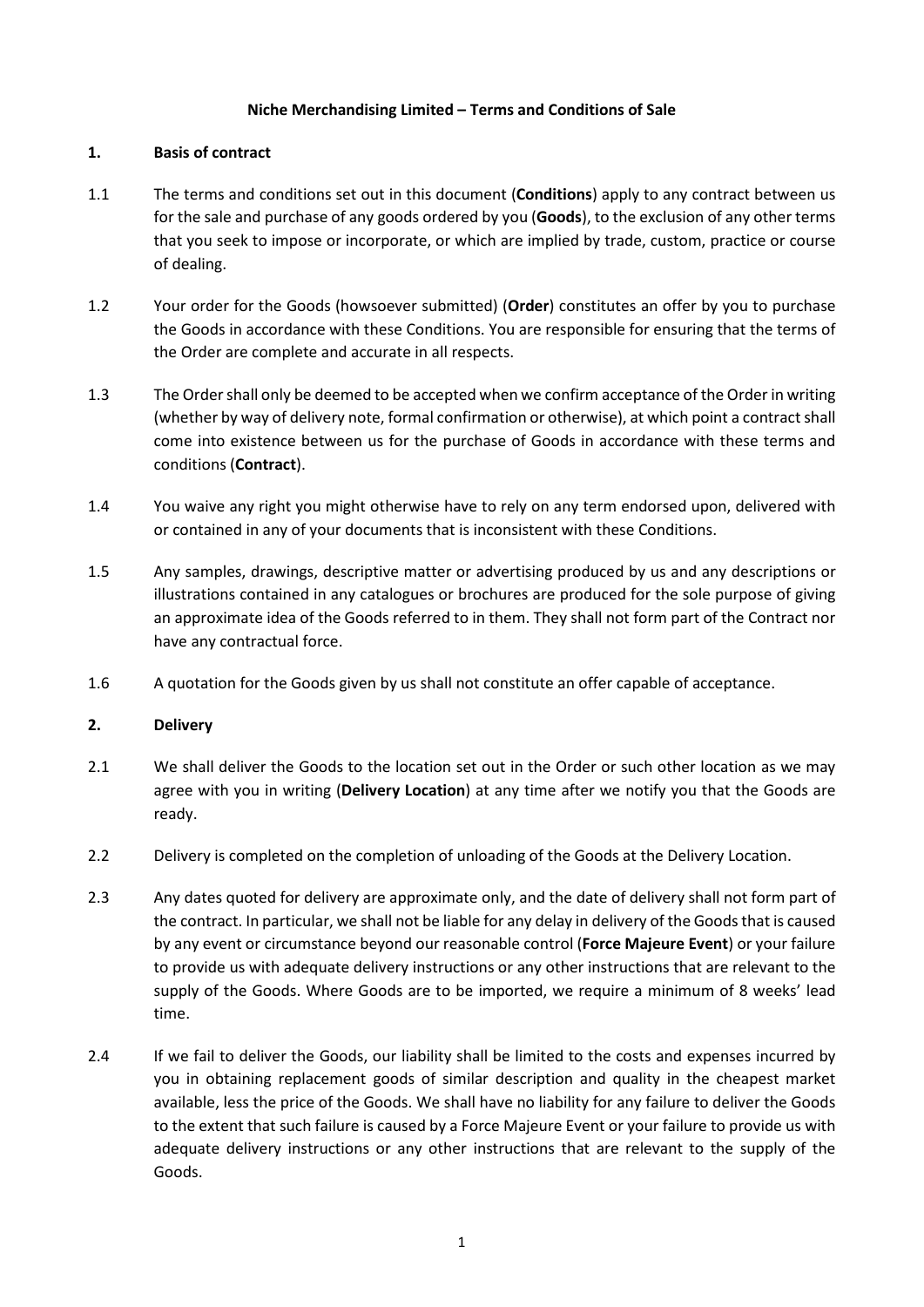- 2.5 If you fail to take delivery of the Goods within three working days of us notifying you that the Goods are ready, then:
	- (a) delivery of the Goods shall be deemed to have been completed at 9.00 am on the third working day after the day on which we notified you that the Goods were ready; and
	- (b) we shall store the Goods until delivery takes place, and charge you for all related costs and expenses (including insurance).
- 2.6 If ten working days after the day on which we notified you that the Goods were ready for delivery you have not taken delivery of them, we may resell or otherwise dispose of part or all of the Goods and charge you for any shortfall below the price of the Goods.
- 2.7 If we deliver up to and including 5% more or less than the quantity of Goods ordered you may not reject them, but on receipt of notice from you within 48 hours of delivery that the wrong quantity of Goods was delivered, a pro rata adjustment shall be made to the Order invoice.
- 2.8 We may deliver the Goods by instalments, which shall be invoiced and paid for separately. Any delay in delivery or defect in an instalment shall not entitle you to cancel any other instalment.

# <span id="page-1-3"></span>**3. Quality**

- <span id="page-1-1"></span>3.1 We warrant that on delivery the Goods shall:
	- (a) conform in all material respects with their description; and
	- (b) be of satisfactory quality (within the meaning of the Sale of Goods Act 1979).
- <span id="page-1-2"></span>3.2 Subject to clause [3.3,](#page-1-0) if:
	- (a) you give notice in writing to us within 48 hours of the Goods being delivered that some or all of the Goods do not comply with the warranty set out in clause [3.1;](#page-1-1)
	- (b) we are given a reasonable opportunity of examining such Goods; and
	- (c) you (if asked to do so by us) return such Goods to our place of business at your cost or send us photographic evidence of any damage,

we shall, at our option, replace the defective Goods, or refund the price of the defective Goods in full.

- <span id="page-1-0"></span>3.3 We shall not be liable for the Goods' failure to comply with the warranty set out in clause [3.1](#page-1-1) in any of the following events:
	- (a) any defects affect less than 5% of the items or packs in a shipment;
	- (b) you make any further use of such Goods after giving notice in accordance with clause [3.2;](#page-1-2)
	- (c) the defect arises because you failed to follow our oral or written instructions as to the storage and handling of the Goods or (if there are none) good trade practice regarding the same;
	- (d) the defect arises as a result of wilful damage, negligence, or abnormal storage conditions; or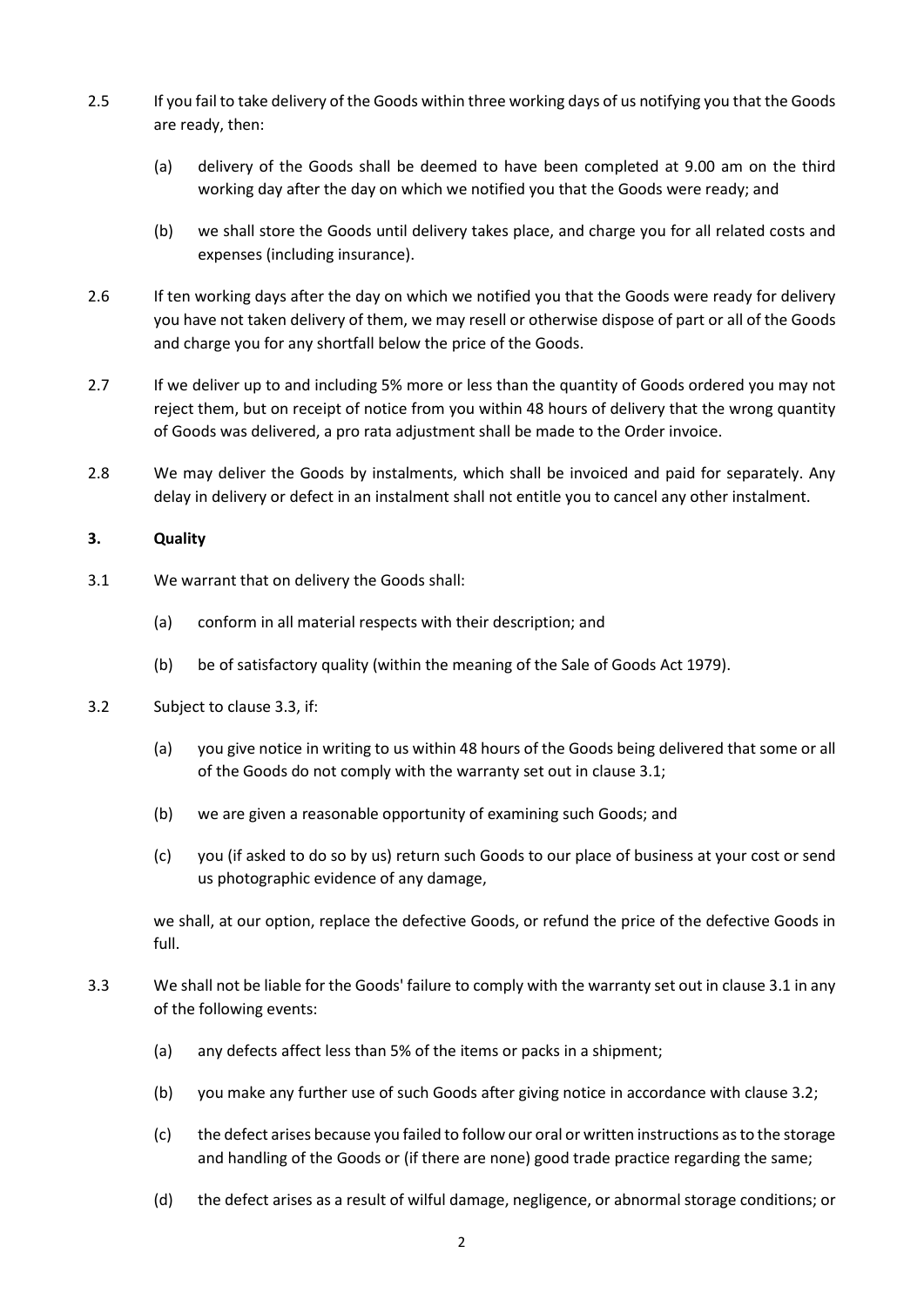- (e) the Goods differ from their description as a result of changes made to ensure they comply with applicable statutory or regulatory requirements.
- 3.4 Except as provided in this clause [3,](#page-1-3) we shall have no liability to you in respect of the Goods' failure to comply with the warranty set out in clause [3.1.](#page-1-1)
- 3.5 The terms implied by sections 13 to 15 of the Sale of Goods Act 1979 are, to the fullest extent permitted by law, excluded from the Contract.
- 3.6 These Conditions shall apply to any replacement Goods we supply.

## **4. Title and risk**

- 4.1 The risk in the Goods shall pass to you on completion of delivery.
- 4.2 Title to the Goods shall not pass to you until the earlier of:
	- (a) we receive payment in full (in cash or cleared funds) for the Goods in respect of which payment has become due, in which case title to the Goods shall pass at the time of payment; and
	- (b) you resell the Goods, in which case title to the Goods shall pass to you at the time specified in clause [4.4.](#page-2-0)
- 4.3 Until title to the Goods has passed to you, you shall:
	- (a) store the Goods separately from all other goods you hold so that they remain readily identifiable as our property;
	- (b) not remove, deface or obscure any identifying mark or packaging on or relating to the Goods;
	- (c) maintain the Goods in satisfactory condition and keep them insured against all risks for their full price from the date of delivery;
	- (d) notify us immediately if you become subject to any of the events listed in claus[e 6.1;](#page-4-0) and
	- (e) give us such information relating to the Goods as we may require from time to time.
- <span id="page-2-0"></span>4.4 Subject to clause [4.5,](#page-2-1) you may resell or use the Goods in the ordinary course of your business (but not otherwise) before we receive payment for the Goods. However, if you resell the Goods before that time:
	- (a) you do so as principal and not as our agent; and
	- (b) title to the Goods shall pass from us to you immediately before the time at which resale by you occurs.
- <span id="page-2-1"></span>4.5 If before title to the Goods passes to you, you become subject to any of the events listed in clause [6.1,](#page-4-0) then, without limiting any other right or remedy we may have:
	- (a) your right to resell the Goods or use them in the ordinary course of your business ceases immediately; and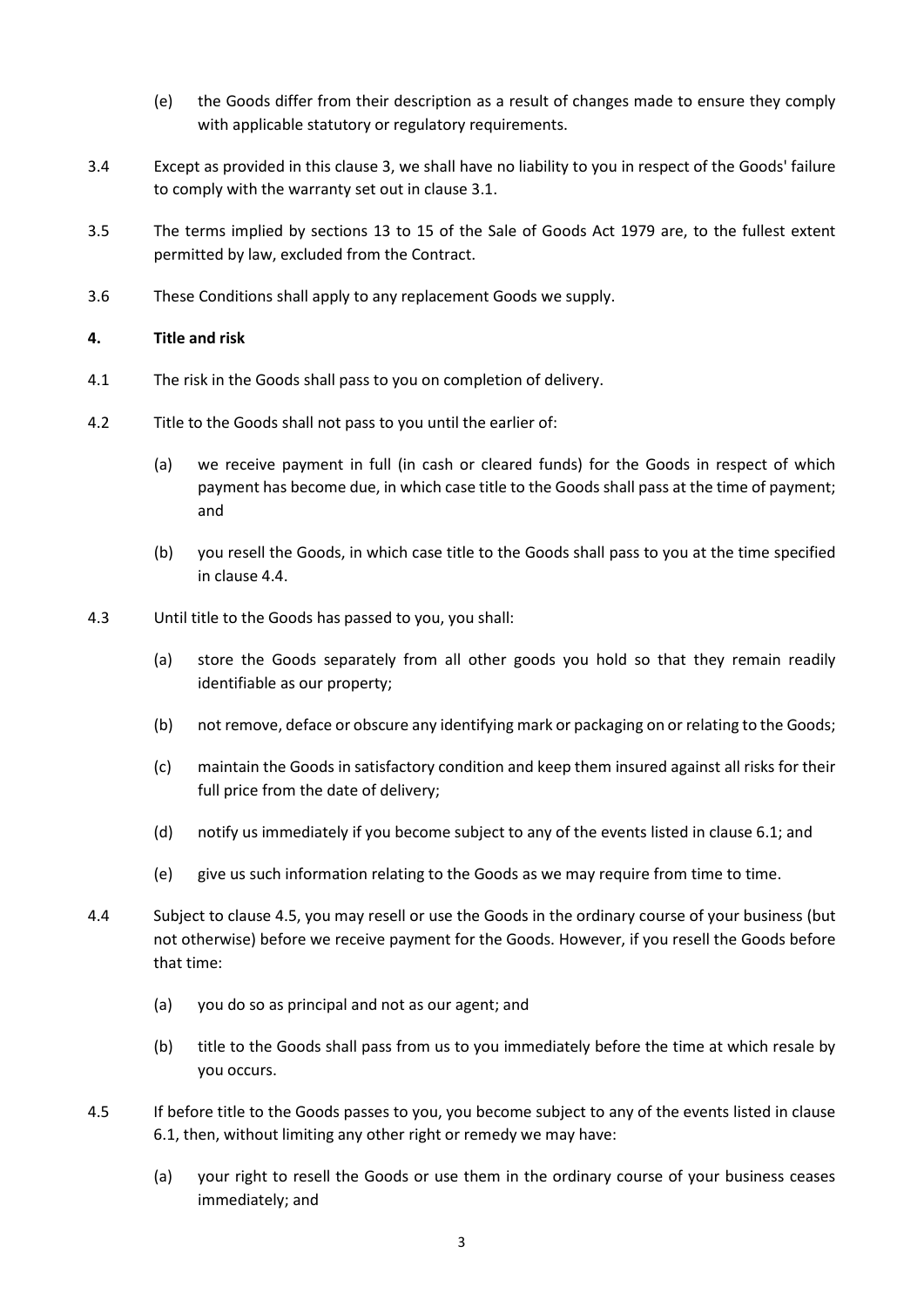- (b) we may at any time:
	- (i) require you to deliver up all Goods in your possession that have not been resold or irrevocably incorporated into another product; and
	- (ii) if you fail to do so promptly, enter any of your premises or of any third party where the Goods are stored in order to recover them.

# **5. Price and payment**

- 5.1 The price of the Goods shall be the price set out in the Order or otherwise agreed in writing between us.
- 5.2 We may, by giving notice to you at any time up to 7 days before delivery, increase the price of the Goods to reflect any increase in the cost of the Goods that is due to:
	- (a) any factor beyond our control (including foreign exchange fluctuations, increases in taxes and duties, and increases in labour, materials and other manufacturing costs);
	- (b) any request by you to change the delivery date(s) or quantities or types of Goods ordered; or
	- (c) any delay caused by any of your instructions or failure to give us adequate or accurate information or instructions.
- 5.3 The price of the Goods:
	- (a) excludes amounts in respect of value added tax (**VAT**), which you shall additionally be liable to pay to us at the prevailing rate, subject to the receipt of a valid VAT invoice; and
	- (b) (unless agreed otherwise) excludes the costs and charges of packaging, insurance and transport of the Goods, which shall be invoiced to you.
- 5.4 We may invoice you for the Goods on or at any time after your order.
- 5.5 You shall pay our invoices as follows, in full and in cleared funds to the bank account nominated in writing by us:
	- (a) Where the Goods are to be imported (as notified by us) you shall pay 50% of the invoice amount immediately after your Order and you acknowledge that we shall not process your Order prior to such payment. The balance shall be payable immediately after we notify you that the Goods are due to arrive in the UK in 5 days;
	- (b) In all other cases, you shall pay our invoice within 28 days of the date of the invoice.
- 5.6 If you fail to make any payment due to us under the Contract by the due date for payment, then you shall pay interest on the overdue amount at the rate of 4% per annum above the Bank of England's base rate from time to time. Such interest shall accrue on a daily basis from the due date until actual payment of the overdue amount, whether before or after judgment. You shall pay the interest together with the overdue amount.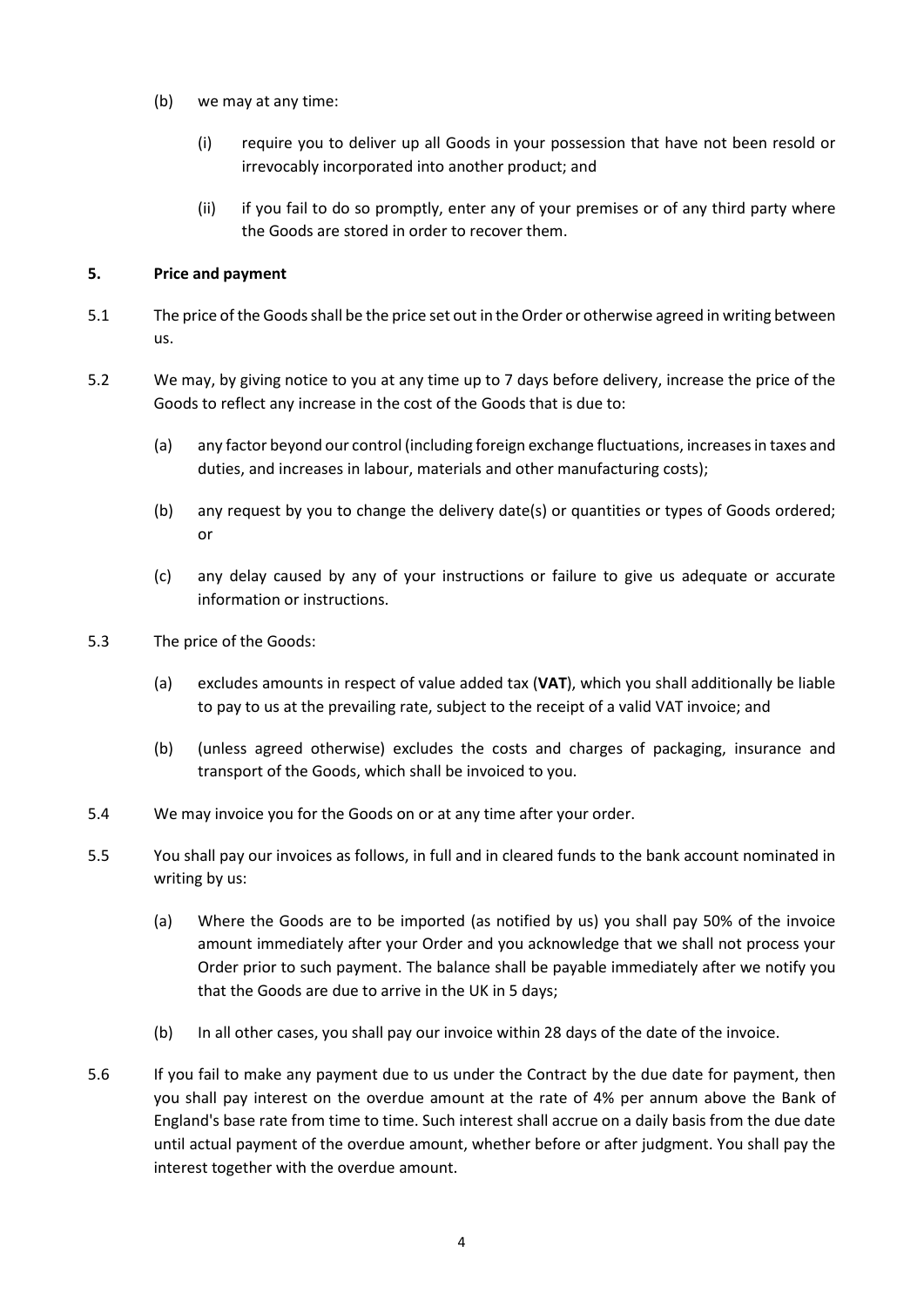5.7 You shall pay all amounts due under the Contract in full without any set-off, counterclaim, deduction or withholding (except for any deduction or withholding required by law).

# **6. Termination**

- <span id="page-4-1"></span><span id="page-4-0"></span>6.1 Without limiting our other rights or remedies, we may terminate this Contract with immediate effect by giving written notice to you if:
	- (a) you commit a material breach of any term of the Contract and (if such a breach is remediable) fail to remedy that breach within 28 days of being notified in writing to do so;
	- (b) you take any step or action in connection with entering administration, provisional liquidation or any composition or arrangement with your creditors (other than in relation to a solvent restructuring), being wound up (whether voluntarily or by order of the court, unless for the purpose of a solvent restructuring), having a receiver appointed to any of your assets or ceasing to carry on business or, if the step or action is taken in another jurisdiction, in connection with any analogous procedure in the relevant jurisdiction;
	- (c) you suspend, threaten to suspend, cease or threaten to cease to carry on all or a substantial part of your business; or
	- (d) your financial position deteriorates to such an extent that in our opinion your capability to adequately fulfil your obligations under the Contract has been placed in jeopardy.
- <span id="page-4-2"></span>6.2 Without limiting our other rights or remedies, we may suspend provision of the Goods under the Contract or any other contract between us if you become subject to any of the events listed in clause 6.[1\(a\)](#page-4-1) to clause 6.[1\(d\),](#page-4-2) or we reasonably believe that you are about to become subject to any of them, or if you fail to pay any amount due under this Contract on the due date for payment.
- 6.3 Without limiting our other rights or remedies, we may terminate the Contract with immediate effect by giving written notice to you if you fail to pay any amount due under the Contract on the due date for payment.
- 6.4 On termination of the Contract for any reason you shall immediately pay to us all of our outstanding unpaid invoices and interest.
- 6.5 Termination of the Contract shall not affect any of the parties' rights and remedies that have accrued as at termination, including the right to claim damages in respect of any breach of this Contract that existed at or before the date of termination.
- 6.6 Any provision of the Contract that expressly or by implication is intended to come into or continue in force on or after termination shall remain in full force and effect.

# **7. Limitation of liability**

- <span id="page-4-3"></span>7.1 Nothing in these Conditions shall limit or exclude our liability for:
	- (a) death or personal injury caused by our negligence, or the negligence of our employees, agents or subcontractors (as applicable);
	- (b) fraud or fraudulent misrepresentation;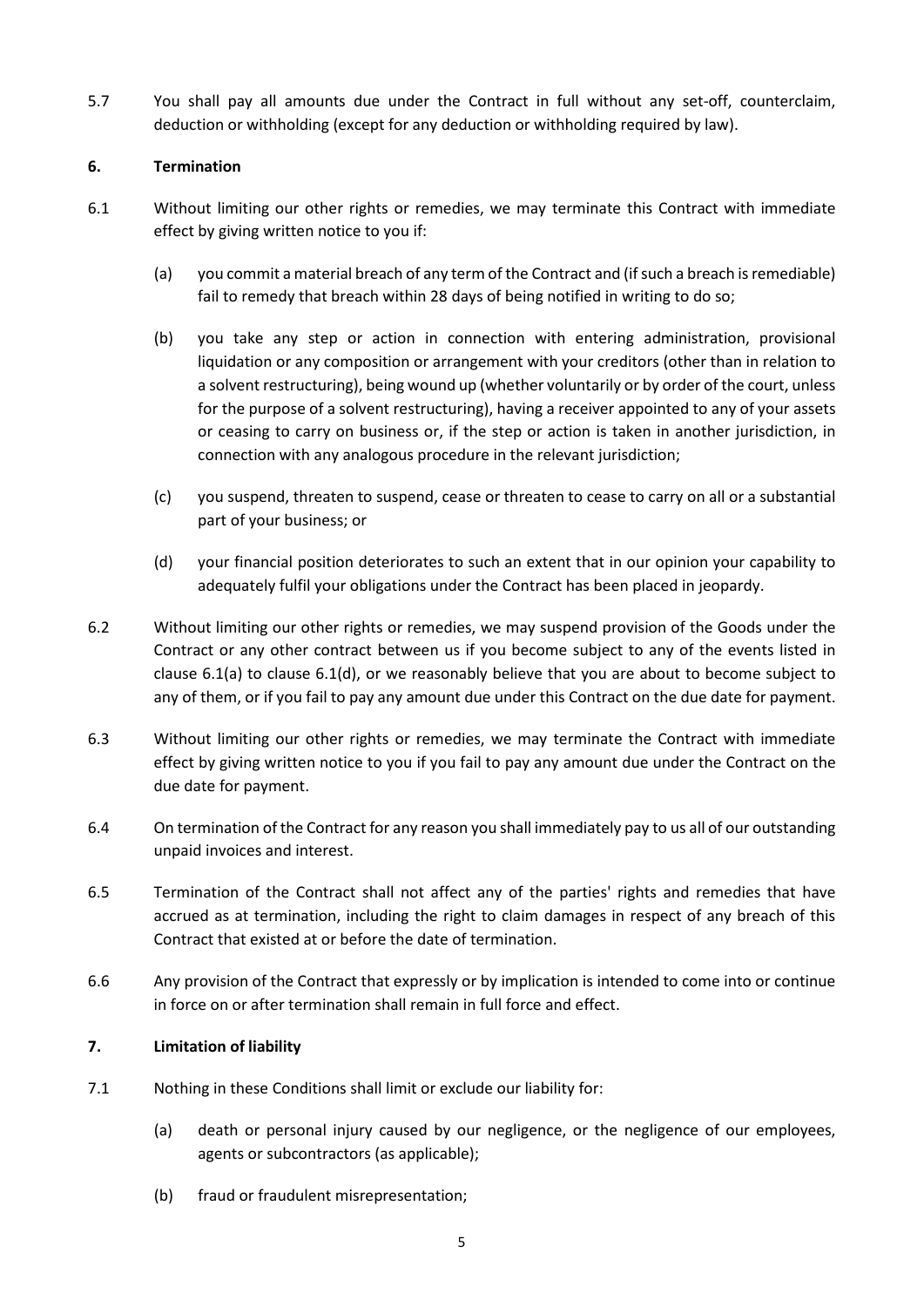- (c) breach of the terms implied by section 12 of the Sale of Goods Act 1979;
- (d) defective products under the Consumer Protection Act 1987; or
- (e) any matter in respect of which it would be unlawful for us to exclude or restrict liability.

## 7.2 Subject to clause [7.1:](#page-4-3)

- (a) we shall under no circumstances whatsoever be liable to you, whether in contract, tort (including negligence), breach of statutory duty, or otherwise, for any loss of profit, or any indirect or consequential loss arising under or in connection with the Contract; and
- (b) our total liability to you in respect of all other losses arising under or in connection with the Contract, whether in contract, tort (including negligence), breach of statutory duty, or otherwise, shall in no circumstances exceed the price of the Goods.

### **8. Force majeure**

We shall not be in breach of the Contract nor liable for delay in performing, or failure to perform, any of our obligations under the Contract if such delay or failure result from a Force Majeure Event.

#### **9. General**

#### 9.1 **Assignment and other dealings.**

You may not assign, transfer, mortgage, charge, subcontract, declare a trust over or deal in any other manner with any or all of your rights or obligations under the Contract without our prior written consent.

## 9.2 **Entire agreement.**

- (a) The Contract constitutes the entire agreement between you and us and supersedes and extinguishes all previous agreements, promises, assurances, warranties, representations and understandings between us, whether written or oral, relating to its subject matter.
- (b) You shall have no remedies in respect of any statement, representation, assurance or warranty (whether made innocently or negligently) that is not set out in the Contract. You shall have no claim for innocent or negligent misrepresentation or negligent misstatement based on any statement in the Contract.
- 9.3 **Variation.** No variation of the Contract shall be effective unless it is in writing and agreed by the parties (or their authorised representatives).

### 9.4 **Waiver.**

No failure or delay by a party to exercise any right or remedy provided under the Contract or by law shall constitute a waiver of that or any other right or remedy, nor shall it prevent or restrict the further exercise of that or any other right or remedy. No single or partial exercise of such right or remedy shall prevent or restrict the further exercise of that or any other right or remedy.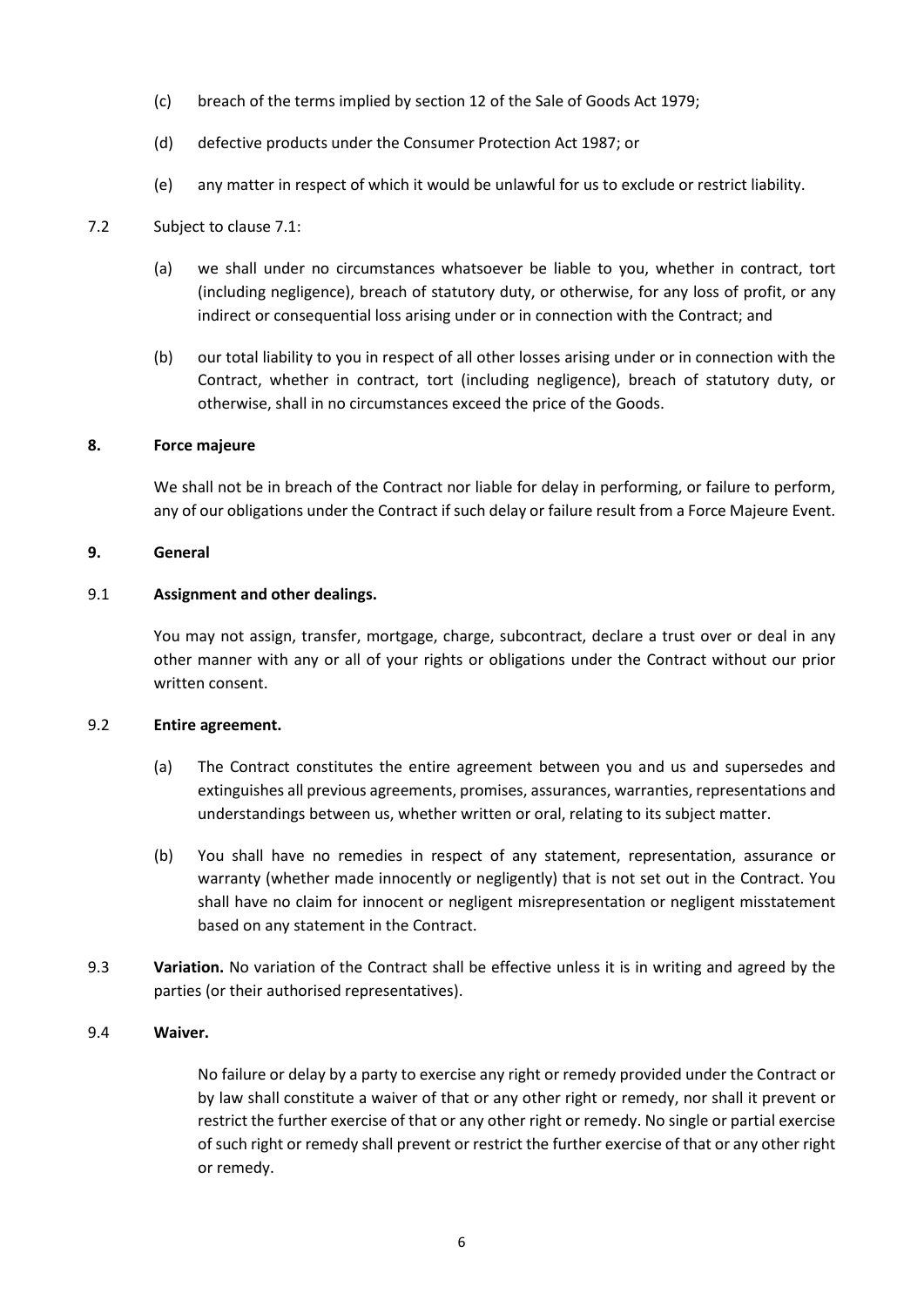#### 9.5 **Severance.**

If any provision or part-provision of the Contract is or becomes invalid, illegal or unenforceable, it shall be deemed modified to the minimum extent necessary to make it valid, legal and enforceable. If such modification is not possible, the relevant provision or part-provision shall be deemed deleted. Any modification to or deletion of a provision or part-provision under this clause shall not affect the validity and enforceability of the rest of the Contract.

## <span id="page-6-0"></span>9.6 **Notices.**

- (a) Any notice or other communication given to a party under or in connection with the Contract shall be in writing, addressed to that party at its registered office (if it is a company) or its principal place of business (in any other case) or such other address as that party may have specified to the other party in writing in accordance with this clause, and shall be delivered personally, sent by pre-paid first class post or other next working day delivery service, commercial courier, or email.
- (b) A notice or other communication shall be deemed to have been received: if delivered personally, when left at the address referred to in clause [\(a\);](#page-6-0) if sent by pre-paid first class post or other next working day delivery service, at 9.00 am on the second working day after posting; if delivered by commercial courier, on the date and at the time that the courier's delivery receipt is signed; or, if sent by email, one working day after transmission.
- (c) The provisions of this clause shall not apply to the service of any proceedings or other documents in any legal action.

### 9.7 **Third party rights.**

No one other than a party to the Contract shall have any right to enforce any of its terms.

### 9.8 **Governing law.**

The Contract, and any dispute or claim (including non-contractual disputes or claims) arising out of or in connection with it or its subject matter or formation, shall be governed by and construed in accordance with the law of England and Wales.

#### 9.9 **Jurisdiction.**

Each party irrevocably agrees that the courts of England and Wales shall have exclusive jurisdiction to settle any dispute or claim (including non-contractual disputes or claims) arising out of or in connection with the Contract or its subject matter or formation.

### **10. Interpretation**

(a) a reference to a statute or statutory provision is a reference to such statute or provision as amended or re-enacted. A reference to a statute or statutory provision includes any subordinate legislation made under that statute or statutory provision, as amended or reenacted;